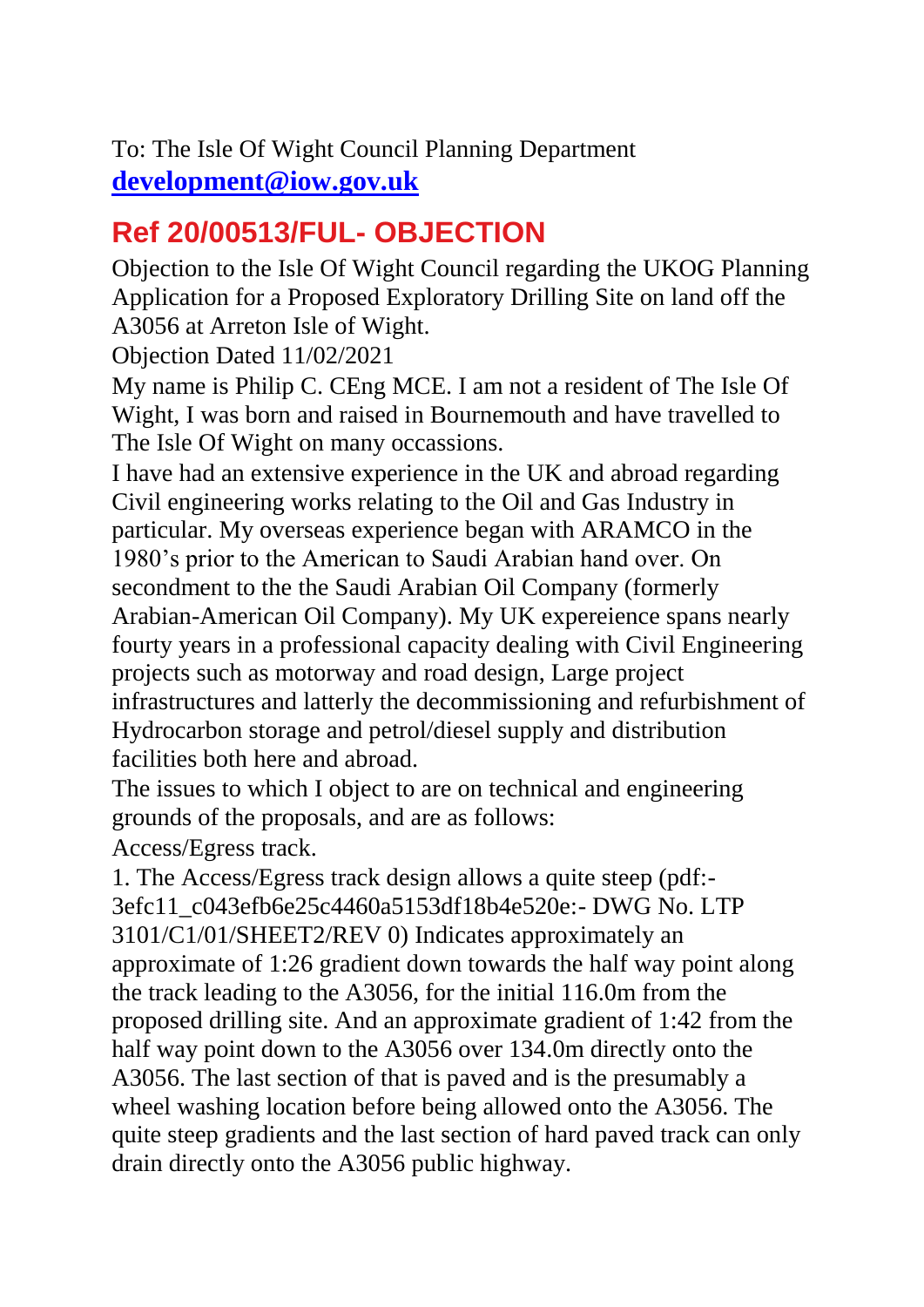2. There is no indicated provision for a geotextile underlay to strengthen and reinforce the track construction. No hydrocarbon interception. No silt chamber or drainage other than directly onto the A3056 public highway and the adjacent land either side. The result of the total lack of provision for any drainage, hydrocarbon interception, silt traps or impervious lined contaminated water storage, can only lead to any hydrocarbon spillage, silt and rainwater draining over the surface directly onto the A3056 public highway and the adjacent land. In a flash flood situation the hydrocarbon and chemical spillage from wheel washing area, which is assumed to be adjacent to hard paved entrance/exit. Silt and rainwater will flow over the A3056 public highway onto the far side kerb, if any and onto the land on that side. That lack of provision will inevitably require that the A3056 public highway be regularly cleaned and cleared. The public highway will then require to monitoring for safety purposes to prevent hold ups, skidding and accidents.

The lack of such provisions may also lead to accidents and traffic hold up and interruption of traffic flow further up and down the A3056 public highway. The results of that are essentially prohibitive for the access/egress arrangement to be viable unless some form of Hydrocarbon interception for wheel washing, silt traps to intercept silt and debris from the type 1 granular material surface, and some form of positive drainage and/or impervious lined temporary pond storage facility is carried out adjacent to the entrance/egress location. 3. The 3efc11\_9c594b80e5de497c80e754743a56ebd0.pdf Envireau Water design storm utilised in the design parameters indicates that rainfall is predicated on a 1:100 year storm periodicity. Recent experience over the last few decades has indicated that a 1:100 year storm is becoming inadequate for design for rainwater run off and periodicity. Experence with flash floods all over the UK noteably Boscastle in 2004 is increasingly indicating that a 1:100 year flash storm is becoming more frequent. For design purposes in a well drained location that will have little impact on local areas, a 1:100 year rainfall design can still be adequate except in a flash flood situation. However in this location, where the drilling site access and egress track design has no provision for any form of drainage for the track which has a relatively steep gradient leading directly onto the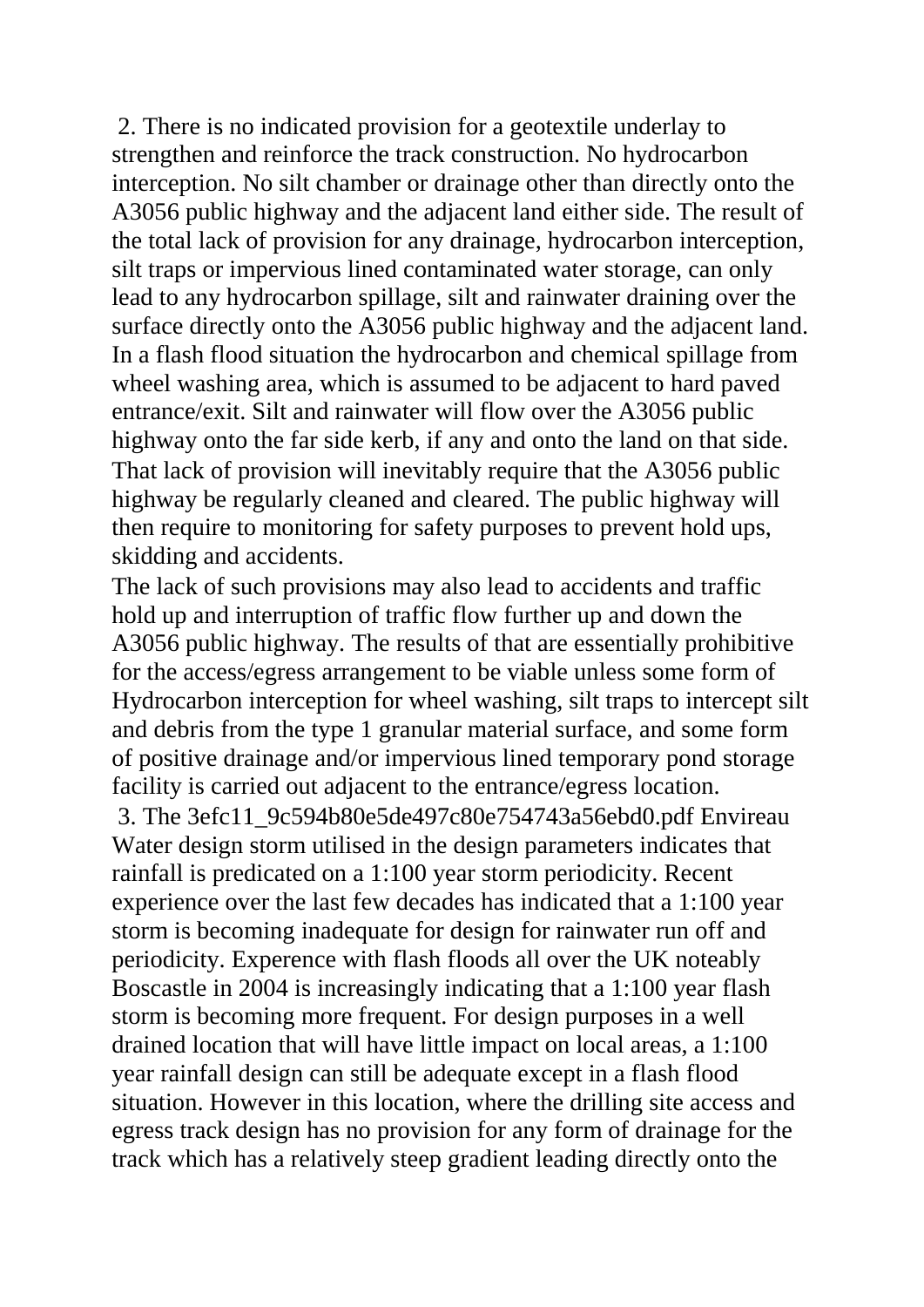A3056 public highway. The inevitable conclusion is that at least there should be a temporary imperviously lined storage pond and sufficient drainage to direct any 1:100 flash flood rainfall directly to that facility. There is a natural low point at approximately 14.0m up from the A3056 public highway shown on DWG: 6098.505 WELLSITE ACCESS ROAD VERTICAL PROFILE, where rainwater will collect naturally. That location will become flooded and unuseable without drainage or an imperviously sealed storage pond provision. Local groundwater extraction points also indicate that in a flash flood situation, that may well be of a 1:200 year storm nature, that the drilling site containment bund and access/egress track may be overwhelmed with hydrocarbon and chemical contaminated water in the directions shown on the Envireau Water plans Figure 3 and Figure 4.

4. There appears to be no obvious provision for a hydrocarbon interceptor and filter at the within the containment area of the drilling site, or outside of it, where spillages may still occur.. The plans merely indicate surface water outside the containment area, outfalling to two narrow diminishing ditches with no further interception other than a "mini silt chamber".

A hydrocarbon interceptor and filter is a necessity for a hydrocarbon exploration, or production facility. The absence of anything remotely similar ought to be subject to operational safety rejection by the isle Of Wight Council and the Isle Roads section.

5. 3efc11\_9c594b80e5de497c80e754743a56ebd0.pdf set of drawings and the 300mm rolled in stone is shown initially on Figure 5C of the Envireau Water Hydrological Concept Model and DWG: 6098.510 WELLSITE CONSTRUCTION DETAILS SHEET 3 OF 3. Considering the present agricultural condition and operation of the present track, which is of less width and of a different configuration to the proposed track dimensions. Areas of the proposed track will encroach onto agricultural soil surface and strata. The present track will have a very basic and aging sub grade strengthening, if any. 300mm of rolled and compacted type 1 granular material may well be an inadequate construction for the heavily loaded articulated 16.5m and 22.0m long proposed Heavy Goods Vehicles on the proposed